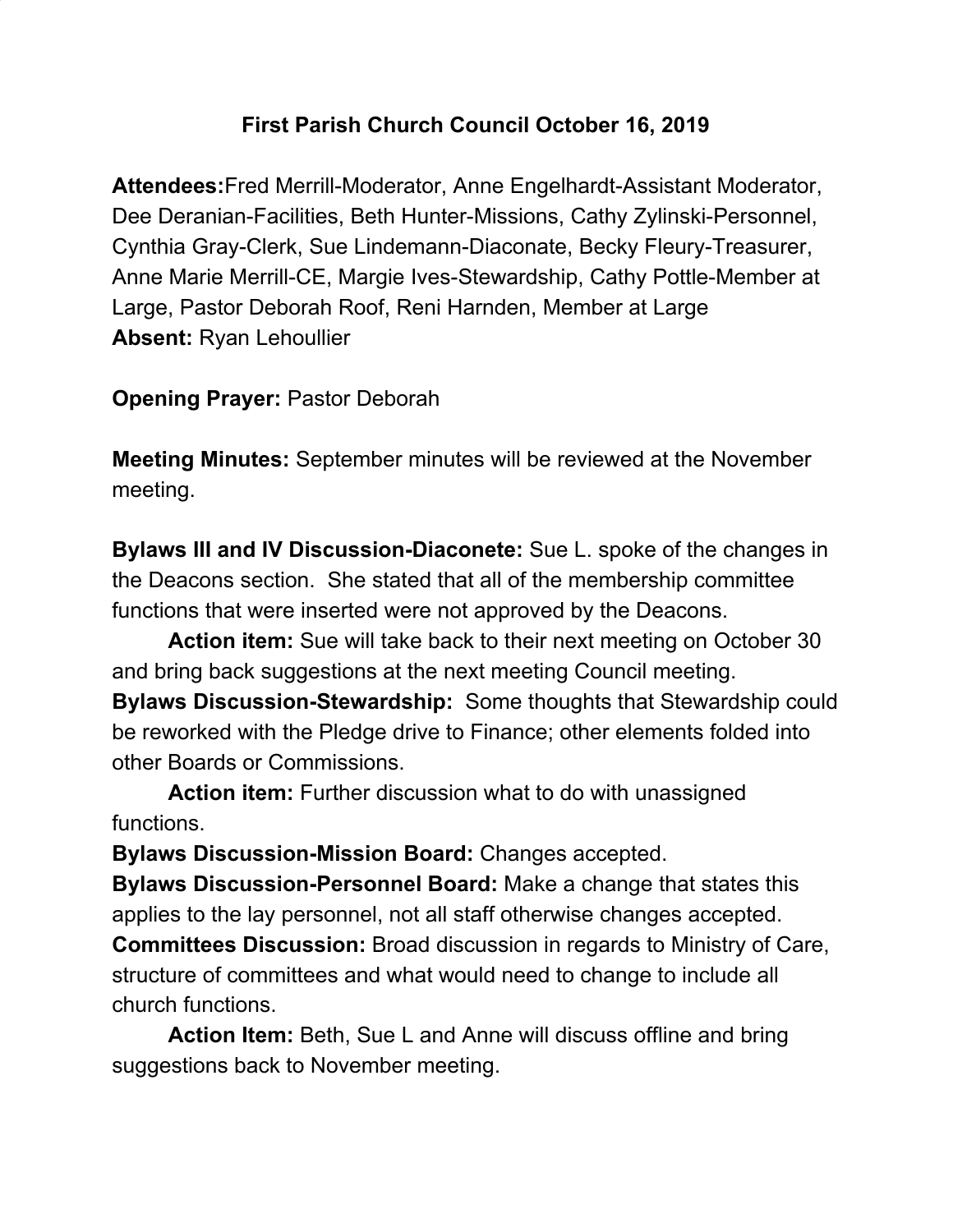**Safe Church:** Cathy reported that they have found the front door lock has not been changed in many years and that the keys have been distributed too widely. Also suggest we have cameras mounted at the front door so office personnel can see who is coming in. Questions about the monitoring system.

**Action item:** Cathy and Dee will discuss and bring suggestions to November meeting.

**Pastor Deborah's report:** Passed out flyer on the non profit solar projects.

**Action item:** Everyone to please look at the handout and do your own research. Also, consider the idea of solar panels on MacGregor. Discussion to continue at the November meeting.

**Finances:** Mission trip did not happen so there is a balance of \$1620 in unspent monies.

**Action item:** Beth will inquire about the specifics of this balance and report back.

Building rehab: Waiting on LCHIP monies, Paul is submitting the paperwork. Festival of trees-\$4400 to come. Mortgage payment-discussion will occur at the Budget meeting. Income and Expense deficit is \$4000 as of now. Plate and pledging is running low. Becky projects we will be at \$12,000 deficit end of year. FY 2020 overview presented but still be worked on. Friends of the Meeting House Financials reviewed. The Square credit card system was used for the Harvest supper, an issue initially but seems to be a viable tool.

## **Pastors Report:** Copy attached.

## **Round Table:**

Dee-clothing shed location update. Peace Pole needs refurbishing, sidewalk being ripped out and replaced this Friday.

Anne Marie-7 bibles to be presented October 20 during service, monies came from the Bachelder fund. Comments about paperless Sunday-people could not take notes, was the screen too far for those with